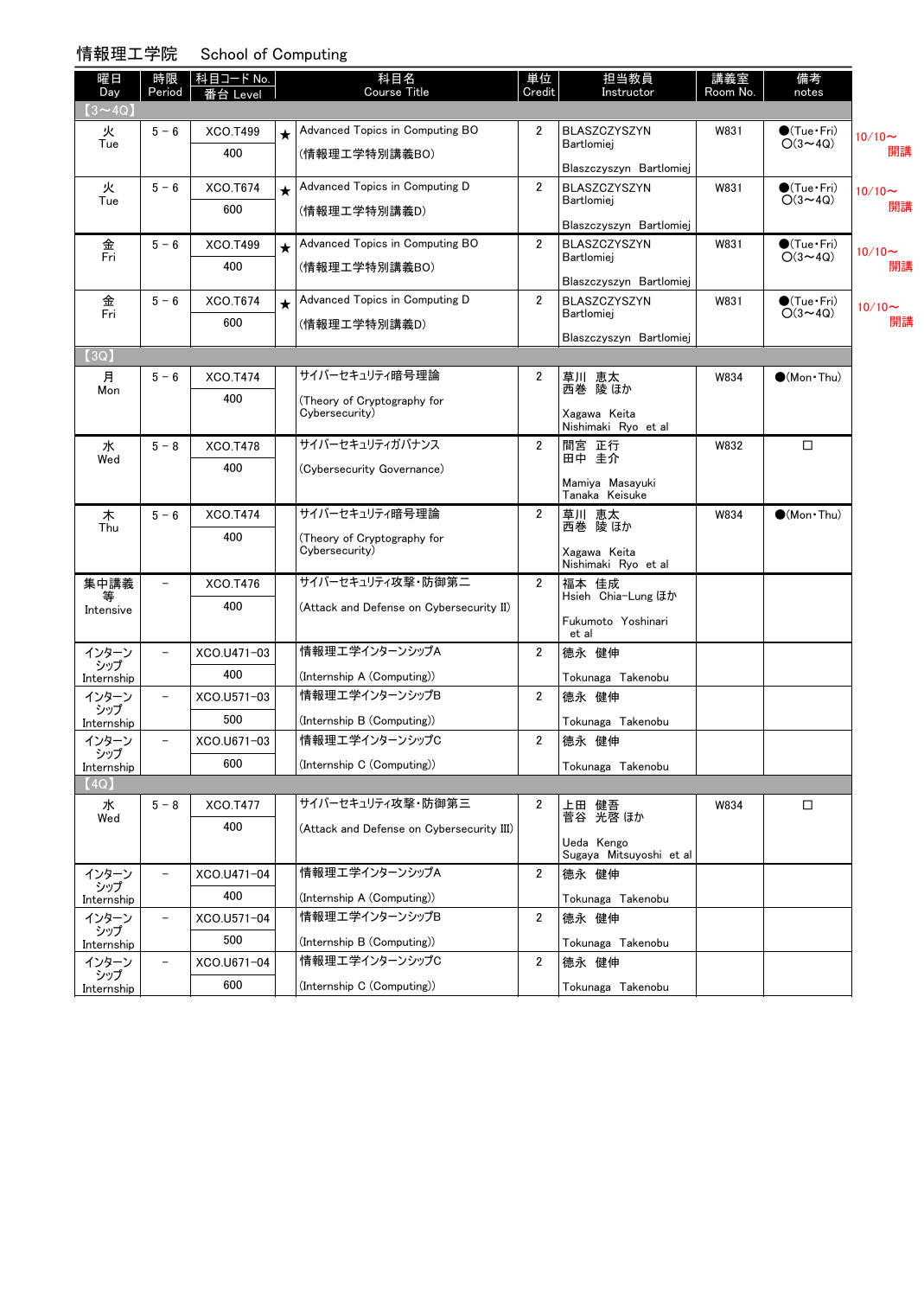# 数理・計算科学コース Graduate major in Mathematical and Computing Science

| 曜日                   | 時限                       | 科目コード No.              |         | 科目名<br><b>Course Title</b>                                 | 単位             | 担当教員                                         | 講義室<br>Room No. | 備考                                            |
|----------------------|--------------------------|------------------------|---------|------------------------------------------------------------|----------------|----------------------------------------------|-----------------|-----------------------------------------------|
| Day<br>$(3 \sim 4Q)$ | Period                   | ≸台 Level               |         |                                                            | Credit         | Instructor                                   |                 | notes                                         |
| 火                    | $5 - 6$                  | XCO.T499               | $\star$ | Advanced Topics in Computing BO                            | $\overline{2}$ | <b>BLASZCZYSZYN</b>                          | W831            | $\bullet$ (Tue•Fri)                           |
| Tue                  |                          | 400                    |         | (情報理工学特別講義BO)                                              |                | Bartlomiei<br>Blaszczyszyn Bartlomiej        |                 | $O(3 \sim 4Q)$                                |
| 火                    | $5 - 6$                  | XCO.T674               | $\star$ | Advanced Topics in Computing D                             | $\overline{2}$ | BLASZCZYSZYN                                 | W831            | $\bullet$ (Tue•Fri)                           |
| Tue                  |                          | 600                    |         | (情報理工学特別講義D)                                               |                | <b>Bartlomiei</b>                            |                 | $O(3 \sim 4Q)$                                |
| 水                    | $5 - 8$                  | <b>MCS.U682</b>        |         | Forum on Mathematical and Computing                        | $\mathbf{1}$   | Blaszczyszyn Bartlomiej<br>福田 光浩             | W833, J234      | □                                             |
| Wed                  |                          | 600                    | $\star$ | Science F3                                                 |                | 青谷 知幸 ほか                                     |                 | $O(3 \sim 4Q)$                                |
|                      |                          |                        |         | (数理・計算科学フォーラムF3)                                           |                | Fukuda Mituhiro<br>Aotani Tomoyuki et al     |                 |                                               |
| 水<br>Wed             | $5 - 8$                  | <b>MCS.U684</b>        | $\star$ | Forum on Mathematical and Computing<br>Science F4          | $\mathbf{1}$   | 福田 光浩<br>青谷 知幸 ほか                            | W833, J234      | □<br>$O(3 \sim 4Q)$                           |
|                      |                          | 600                    |         | (数理・計算科学フォーラムF4)                                           |                | Fukuda Mituhiro                              |                 |                                               |
| 金                    | $5 - 6$                  | XCO.T499               | $\star$ | Advanced Topics in Computing BO                            | $\overline{2}$ | Aotani Tomoyuki et al<br><b>BLASZCZYSZYN</b> | W831            | $\bullet$ (Tue•Fri)                           |
| Fri                  |                          | 400                    |         | (情報理工学特別講義BO)                                              |                | Bartlomiei                                   |                 | $O(3 \sim 4Q)$                                |
|                      |                          |                        |         |                                                            |                | Blaszczyszyn Bartlomiej                      |                 |                                               |
| 金<br>Fri             | $5 - 6$                  | XCO.T674<br>600        | $\star$ | Advanced Topics in Computing D<br>(情報理工学特別講義D)             | $\overline{2}$ | BLASZCZYSZYN<br>Bartlomiej                   | W831            | $\bullet$ (Tue $\cdot$ Fri)<br>$O(3 \sim 4Q)$ |
|                      |                          |                        |         |                                                            |                | Blaszczyszyn Bartlomiej                      |                 |                                               |
| 集中講義<br>等            | $\overline{\phantom{0}}$ | <b>MCS.T512</b>        |         | 数理·計算科学特論C                                                 | $\overline{2}$ | ※ 石崎 一明<br>※ 稲垣 達氏 ほか                        |                 | $O(3 \sim 4Q)$                                |
| Intensive            |                          | 500                    |         | (Topics on Mathematical and Computing<br>Science C)        |                |                                              |                 |                                               |
| 集中講義                 |                          | <b>MCS.T513</b>        |         | 数理·計算科学特論D                                                 | $\overline{2}$ | et al<br>※ 黒瀬 俊                              |                 | $O(3 \sim 4Q)$                                |
| Intensive            |                          | 500                    |         | (Topics on Mathematical and Computing                      |                | X Kurose Takashi                             |                 |                                               |
|                      |                          |                        |         | Science D)                                                 |                |                                              |                 |                                               |
| 講究等<br>Seminar       |                          | <b>MCS.U482</b><br>400 |         | 数理·計算科学特別演習·実験第二<br>(Advanced Exercises and Experiments in | $\mathbf{1}$   | 指導教員                                         |                 | $O(3 \sim 4Q)$                                |
|                      |                          |                        |         | Mathematical and Computing Science II)                     |                | Academic Supervisor                          |                 |                                               |
| 講究等<br>Seminar       |                          | <b>MCS.Z492</b>        |         | 数理·計算科学講究F1                                                | $\overline{2}$ | 指導教員                                         |                 | $O(3 \sim 4Q)$                                |
|                      |                          | 400                    |         | (Seminar on Mathematical and Computing<br>Science F1)      |                | Academic Supervisor                          |                 |                                               |
| 講究等<br>Seminar       |                          | <b>MCS.Z592</b>        |         | 数理·計算科学講究F2                                                | $\overline{2}$ | 指導教員                                         |                 | $O(3 \sim 4Q)$                                |
|                      |                          | 500                    |         | (Seminar on Mathematical and Computing<br>Science F2)      |                | Academic Supervisor                          |                 |                                               |
| 講究等<br>Seminar       |                          | <b>MCS.Z692</b>        |         | 数理·計算科学講究F3                                                | $\overline{2}$ | 指導教員                                         |                 | $O(3 \sim 4Q)$                                |
|                      |                          | 600                    |         | (Seminar on Mathematical and Computing<br>Science F3)      |                | Academic Supervisor                          |                 |                                               |
| 講究等                  |                          | <b>MCS.Z694</b>        |         | 数理·計算科学講究F4                                                | $\overline{2}$ | 指導教員                                         |                 | $O(3 \sim 4Q)$                                |
| Seminar              |                          | 600                    |         | (Seminar on Mathematical and Computing<br>Science F4)      |                | Academic Supervisor                          |                 |                                               |
| 講究等                  | $\overline{\phantom{0}}$ | <b>MCS.Z696</b>        |         | 数理·計算科学講究F5                                                | $\overline{2}$ | 指導教員                                         |                 | $O(3 \sim 4Q)$                                |
| Seminar              |                          | 600                    |         | (Seminar on Mathematical and Computing<br>Science F5)      |                | Academic Supervisor                          |                 |                                               |
| [3Q]                 |                          |                        |         |                                                            |                |                                              |                 |                                               |
| 月<br>Mon             | $1 - 2$                  | <b>MCS.T403</b>        | $\star$ | Statistical Learning Theory                                | 2              | 渡邊 澄夫<br>樺島 祥介                               | G511            | $\bullet$ (Mon Thu)                           |
|                      |                          | 400                    |         | (統計的学習理論)                                                  |                | Watanabe Sumio                               |                 |                                               |
|                      |                          |                        |         |                                                            |                | Kabashima Yoshiyuki                          |                 |                                               |
| 月<br>Mon             | $5 - 6$                  | <b>MCS.T502</b><br>500 | $\star$ | <b>Functional Programming</b>                              | $\overline{2}$ | 脇田 建<br>増原 英彦                                | W831            | $\bullet$ (Mon Thu)                           |
|                      |                          |                        |         | (関数型プログラミング)                                               |                | Wakita Ken<br>Masuhara Hidehiko              |                 |                                               |
| 月                    | $7 - 8$                  | <b>MCS.T411</b>        | $\star$ | Computational Complexity Theory                            | $\overline{2}$ | 渡邊 治<br>伊東 利哉                                | W832            | $\bullet$ (Mon Thu)                           |
| Mon                  |                          | 400                    |         | (計算量理論)                                                    |                | Watanabe Osamu                               |                 |                                               |
|                      |                          |                        |         |                                                            |                | Ito Toshiya                                  |                 |                                               |
| 火<br>Tue             | $3 - 4$                  | <b>MCS.T407</b>        | $\star$ | High Performance Computing                                 | $\overline{2}$ | 松岡 聡<br>遠藤 敏夫                                | <b>H119A</b>    | $\bigcirc$ (Tue · Fri)                        |
|                      |                          | 400                    |         | (大規模計算論)                                                   |                | Matsuoka Satoshi<br>Endo Toshio              |                 |                                               |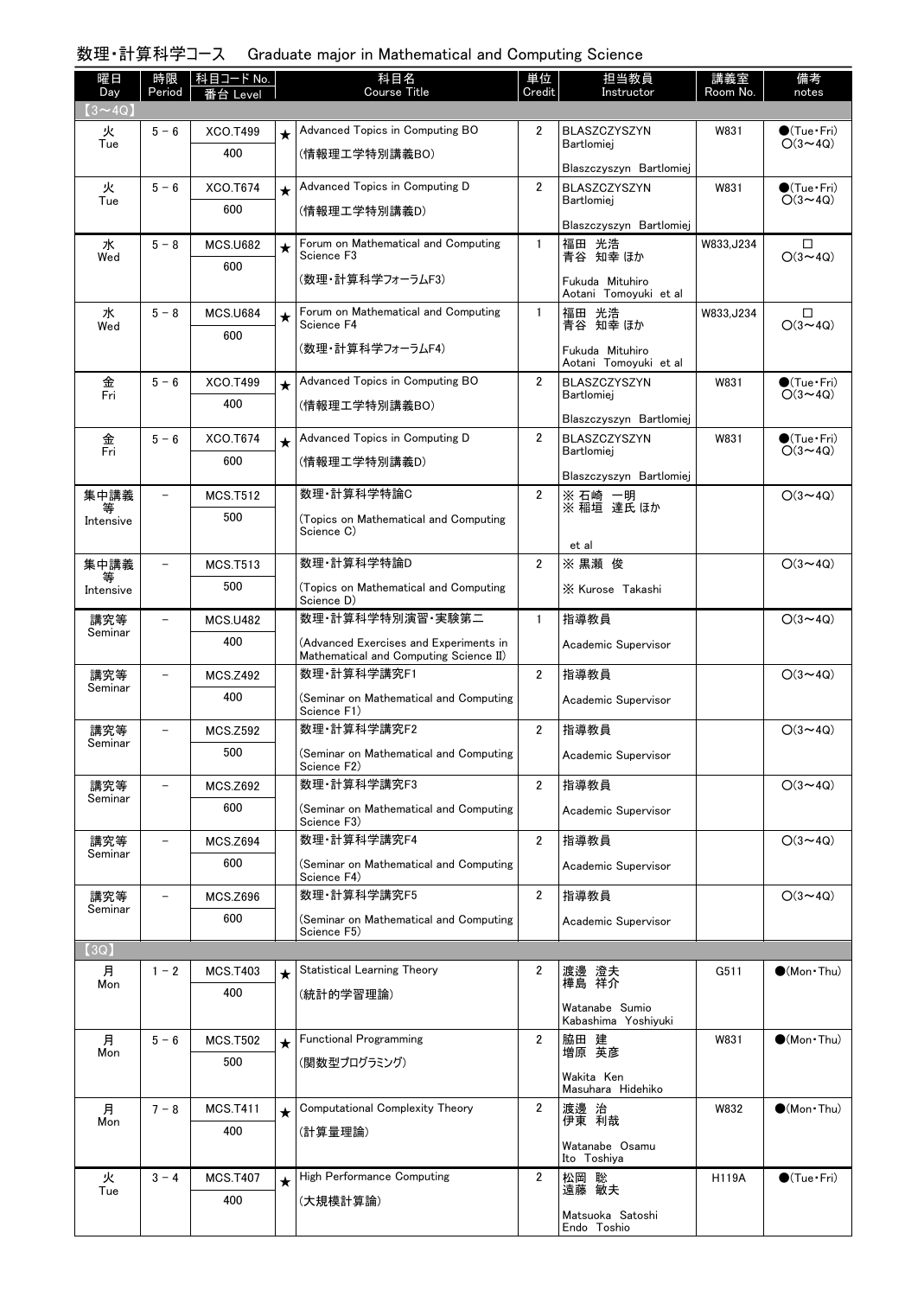# 数理・計算科学コース Graduate major in Mathematical and Computing Science

| 曜日            | 時限                       | │科目コード No.      |         | 科目名                                                 | 単位                      | 担当教員                                        | 講義室          | 備考                     |
|---------------|--------------------------|-----------------|---------|-----------------------------------------------------|-------------------------|---------------------------------------------|--------------|------------------------|
| Day<br>(3Q)   | Period                   | を合 Level        |         | <b>Course Title</b>                                 | Credit                  | Instructor                                  | Room No.     | notes                  |
| 火             | $5 - 6$                  | <b>MCS.T402</b> | $\star$ | Mathematical Optimization: Theory and               | $\overline{2}$          |                                             | W832         | $\bigcirc$ (Tue · Fri) |
| Tue           |                          | 400             |         | Algorithms                                          |                         | 福田 光浩<br>山下 真                               |              |                        |
|               |                          |                 |         | (数理最適化理論)                                           |                         | Fukuda Mituhiro<br>Yamashita Makoto         |              |                        |
| 木             | $1 - 2$                  | <b>MCS.T403</b> | $\star$ | Statistical Learning Theory                         | $\overline{2}$          | 渡邊 澄夫                                       | G511         | $\bigcirc$ (Mon Thu)   |
| Thu           |                          | 400             |         | (統計的学習理論)                                           |                         | 樺島 祥介                                       |              |                        |
|               |                          |                 |         |                                                     |                         | Watanabe Sumio<br>Kabashima Yoshiyuki       |              |                        |
| 木             | $5 - 6$                  | <b>MCS.T502</b> | $\star$ | <b>Functional Programming</b>                       | $\overline{2}$          | 脇田 建<br>増原 英彦                               | W831         | $(Mon\cdot Thu)$       |
| Thu           |                          | 500             |         | (関数型プログラミング)                                        |                         |                                             |              |                        |
|               |                          |                 |         |                                                     |                         | Wakita Ken<br>Masuhara Hidehiko             |              |                        |
| 木             | $7 - 8$                  | <b>MCS.T411</b> | $\star$ | Computational Complexity Theory                     | $\overline{2}$          | 渡邊 治<br>伊東 利哉                               | W832         | $\bullet$ (Mon Thu)    |
| Thu           |                          | 400             |         | (計算量理論)                                             |                         |                                             |              |                        |
|               |                          |                 |         |                                                     |                         | Watanabe Osamu<br>Ito Toshiya               |              |                        |
| 金<br>Fri      | $3 - 4$                  | <b>MCS.T407</b> | $\star$ | High Performance Computing                          | $\overline{2}$          | 松岡 聡<br>遠藤 敏夫                               | <b>H119A</b> | $\bigcirc$ (Tue · Fri) |
|               |                          | 400             |         | (大規模計算論)                                            |                         |                                             |              |                        |
|               |                          |                 |         |                                                     |                         | Matsuoka Satoshi<br>Endo Toshio             |              |                        |
| 金<br>Fri      | $5 - 6$                  | <b>MCS.T402</b> | $\star$ | Mathematical Optimization: Theory and<br>Algorithms | $\mathbf{2}$            | 福田 光浩<br>山下 真                               | W832         | $\bigcirc$ (Tue · Fri) |
|               |                          | 400             |         | (数理最適化理論)                                           |                         | Fukuda Mituhiro                             |              |                        |
|               |                          |                 |         |                                                     |                         | Yamashita Makoto                            |              |                        |
| インターン<br>シップ  | $\qquad \qquad -$        | XCO.U471-03     |         | 情報理工学インターンシップA                                      | $\overline{2}$          | 德永 健伸                                       |              |                        |
| Internship    |                          | 400             |         | (Internship A (Computing))                          |                         | Tokunaga Takenobu                           |              |                        |
| インターン<br>シップ  | $\overline{\phantom{a}}$ | XCO.U571-03     |         | 情報理エ学インターンシップB                                      | $\overline{2}$          | 德永 健伸                                       |              |                        |
| Internship    |                          | 500             |         | (Internship B (Computing))                          |                         | Tokunaga Takenobu                           |              |                        |
| インターン<br>シップ  | $\overline{\phantom{a}}$ | XCO.U671-03     |         | 情報理エ学インターンシップC                                      | $\overline{2}$          | 德永 健伸                                       |              |                        |
| Internship    |                          | 600             |         | (Internship C (Computing))                          |                         | Tokunaga Takenobu                           |              |                        |
| 【4Q】          |                          |                 |         |                                                     |                         |                                             |              |                        |
| 月<br>Mon      | $3 - 4$                  | <b>MCS.T408</b> |         | 離散 代数 幾何構造第一                                        | 2                       | 小島 定吉<br>寺嶋 郁二                              | W832         | $\bigcirc$ (Mon Thu)   |
|               |                          | 400             |         | (Discrete, Algebraic and Geometric<br>Structures I) |                         | Kojima Sadayoshi<br>Terashima Yuji          |              |                        |
| 火             | $1 - 2$                  | <b>CSC.T442</b> |         | インターネット応用特論                                         | 2                       | 太田 昌孝                                       | H114         | $\bigcirc$ (Tue · Fri) |
| Tue           |                          | 400             |         | (Internet Applications)                             |                         | Ohta Masataka                               |              |                        |
| 火             | $3 - 4$                  | <b>MCS.T410</b> |         | 応用確率論                                               | $\overline{2}$          | 三好 直人<br>中野 張                               | W832         | $\bigcirc$ (Tue·Fri)   |
| Tue           |                          | 400             |         | (Applied Probability)                               |                         |                                             |              |                        |
|               |                          |                 |         |                                                     |                         | Miyoshi Naoto<br>Nakano Yumiharu            |              |                        |
| 火             | $5 - 6$                  | <b>MCS.T506</b> |         | 計算機支援数理                                             | $\overline{\mathbf{2}}$ | 山下 真<br>笹島 和幸 ほか                            | W832         | $\bigcirc$ (Tue · Fri) |
| Tue           |                          | 500             |         | (Mathematical Models and Computer                   |                         |                                             |              |                        |
|               |                          |                 |         | Science)                                            |                         | Yamashita Makoto<br>Sasajima Kazuyuki et al |              |                        |
| 木<br>Thu      | $3 - 4$                  | <b>MCS.T408</b> |         | 離散·代数·幾何構造第一                                        | $\overline{2}$          | 小島 定吉<br>寺嶋 郁二                              | W832         | $\bullet$ (Mon Thu)    |
|               |                          | 400             |         | (Discrete, Algebraic and Geometric<br>Structures I) |                         |                                             |              |                        |
|               |                          |                 |         |                                                     |                         | Kojima Sadayoshi<br>Terashima Yuji          |              |                        |
| 金<br>Fri      | $1 - 2$                  | <b>CSC.T442</b> |         | インターネット応用特論                                         | $\overline{2}$          | 太田 昌孝                                       | H114         | $\bigcirc$ (Tue · Fri) |
|               |                          | 400             |         | (Internet Applications)                             |                         | Ohta Masataka                               |              |                        |
| 金<br>Fri      | $3 - 4$                  | <b>MCS.T410</b> |         | 応用確率論                                               | $\overline{2}$          | 三好 直人<br>中野 張                               | W832         | $\bullet$ (Tue · Fri)  |
|               |                          | 400             |         | (Applied Probability)                               |                         |                                             |              |                        |
|               |                          |                 |         |                                                     |                         | Miyoshi Naoto<br>Nakano Yumiharu            |              |                        |
| 金<br>Fri      | $5 - 6$                  | <b>MCS.T506</b> |         | 計算機支援数理                                             | $\overline{2}$          | 山下 真<br>笹島 和幸ほか                             | W832         | $\bullet$ (Tue•Fri)    |
|               |                          | 500             |         | (Mathematical Models and Computer<br>Science)       |                         |                                             |              |                        |
|               |                          |                 |         |                                                     |                         | Yamashita Makoto<br>Sasajima Kazuyuki et al |              |                        |
| インターン<br>・シップ |                          | XCO.U471-04     |         | 情報理工学インターンシップA                                      | $\overline{2}$          | 德永 健伸                                       |              |                        |
| Internship    |                          | 400             |         | (Internship A (Computing))                          |                         | Tokunaga Takenobu                           |              |                        |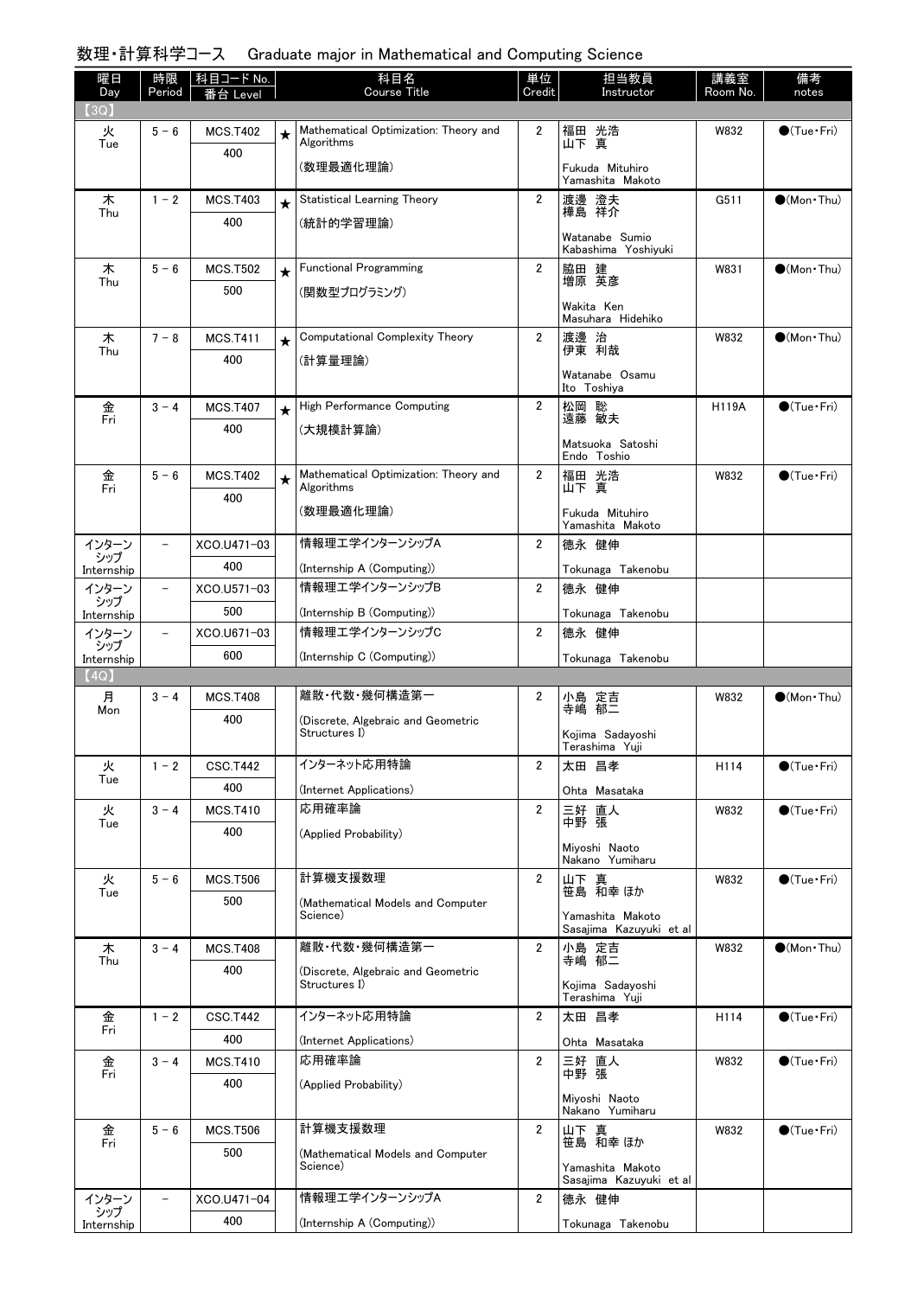# 数理・計算科学コース Graduate major in Mathematical and Computing Science

| 曜日<br>Day.    | 時限<br>Period             | 科目コード No.  <br>番台 Level | 科目名<br>Course Title        | 単位<br>Credit | 担当教員<br>Instructor     | 講義室<br>Room No. | 備考<br>notes |
|---------------|--------------------------|-------------------------|----------------------------|--------------|------------------------|-----------------|-------------|
| [4Q]          |                          |                         |                            |              |                        |                 |             |
| インターン<br>・シップ | -                        | XCO.U571-04             | 情報理工学インターンシップB             |              | 德永 健伸                  |                 |             |
| Internship    |                          | 500                     | (Internship B (Computing)) |              | Tokunaga<br>Takenobu   |                 |             |
| インターン<br>・シップ | $\overline{\phantom{0}}$ | XCO.U671-04             | 情報理工学インターンシップC             |              | 德永 健伸                  |                 |             |
| Internship    |                          | 600                     | (Internship C (Computing)) |              | . Tokunaga<br>Takenobu |                 |             |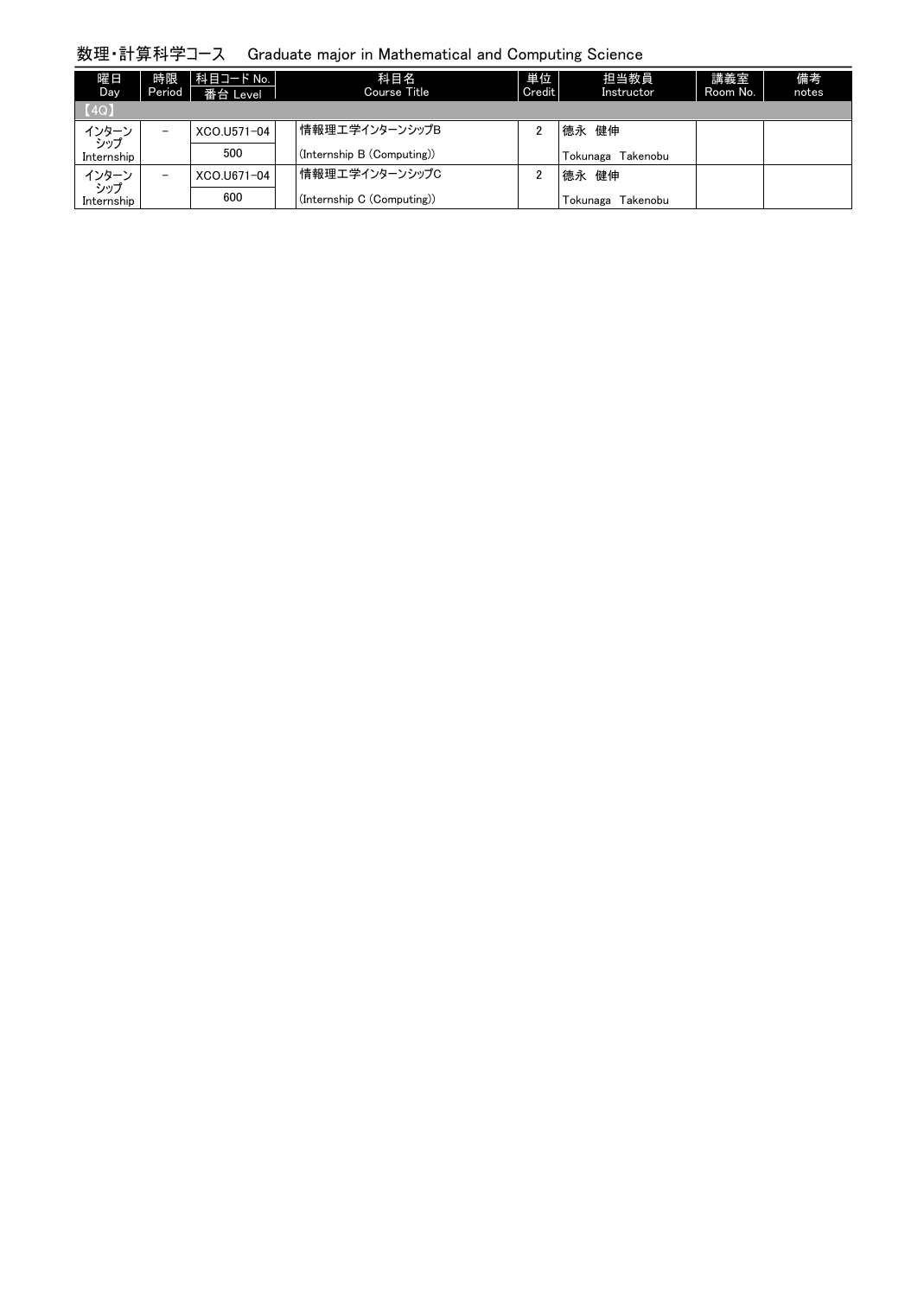| 情報工学コース Graduate major in Computer Science |  |  |  |  |
|--------------------------------------------|--|--|--|--|
|--------------------------------------------|--|--|--|--|

| 曜日<br>Day                     | 時限<br>Period             | 科目コード No.<br>番台 Level |         | 科目名<br><b>Course Title</b>        | 単位<br>Credit   | 担当教員<br>Instructor                             | 講義室<br>Room No. | 備考<br>notes                              |
|-------------------------------|--------------------------|-----------------------|---------|-----------------------------------|----------------|------------------------------------------------|-----------------|------------------------------------------|
| $(3\mathtt{\sim}4\mathrm{Q})$ |                          |                       |         |                                   |                |                                                |                 |                                          |
| 火<br>Tue                      | $5 - 6$                  | XCO.T499              | $\star$ | Advanced Topics in Computing BO   | $\overline{2}$ | <b>BLASZCZYSZYN</b><br>Bartlomiei              | W831            | $\bullet$ (Tue•Fri)<br>$O(3 \sim 4Q)$    |
|                               |                          | 400                   |         | (情報理工学特別講義BO)                     |                |                                                |                 |                                          |
| 火                             | $5 - 6$                  | XCO.T674              |         | Advanced Topics in Computing D    | $\overline{2}$ | Blaszczyszyn Bartlomiei<br><b>BLASZCZYSZYN</b> | W831            | $\bullet$ (Tue•Fri)                      |
| Tue                           |                          | 600                   | $\star$ | (情報理工学特別講義D)                      |                | Bartlomiei                                     |                 | $O(3 \sim 4Q)$                           |
|                               |                          |                       |         |                                   |                | Blaszczyszyn Bartlomiej                        |                 |                                          |
| 水                             | $5 - 8$                  | CSC.U682              | $\star$ | Forum on Computer Science F3      | $\mathbf{1}$   | 渡部 卓雄                                          | W631.J233       | □                                        |
| Wed                           |                          | 600                   |         | (情報工学フォーラムF3)                     |                | 荒堀 喜貴 ほか                                       | $9/270$ み       | $O(3 \sim 4Q)$                           |
|                               |                          |                       |         |                                   |                | Watanabe Takuo<br>Arahori Yoshitaka et al      | <b>W833</b>     |                                          |
| 水                             | $5 - 8$                  | CSC.U684              | $\star$ | Forum on Computer Science F4      | $\mathbf{1}$   | 渡部 卓雄                                          | W631,J233       | $\Box$                                   |
| Wed                           |                          | 600                   |         | (情報エ学フォーラムF4)                     |                | 荒堀 喜貴 ほか                                       | $9/270$ み       | $O(3 \sim 4Q)$                           |
|                               |                          |                       |         |                                   |                | Watanabe Takuo<br>Arahori Yoshitaka etal       | W833            |                                          |
| 金                             | $5 - 6$                  | XCO.T499              | $\star$ | Advanced Topics in Computing BO   | $\overline{2}$ | BLASZCZYSZYN                                   | W831            | $\bullet$ (Tue•Fri)                      |
| Fri                           |                          | 400                   |         | (情報理工学特別講義BO)                     |                | Bartlomiej                                     |                 | $O(3 \sim 40)$                           |
|                               |                          |                       |         |                                   |                | Blaszczyszyn Bartlomiej                        |                 |                                          |
| 金<br>Fri                      | $5 - 6$                  | XCO.T674              | $\star$ | Advanced Topics in Computing D    | $\overline{2}$ | <b>BLASZCZYSZYN</b><br>Bartlomiej              | W831            | $\bigcirc$ (Tue · Fri)<br>$O(3 \sim 4Q)$ |
|                               |                          | 600                   |         | (情報理工学特別講義D)                      |                | Blaszczyszyn Bartlomiej                        |                 |                                          |
| 講究等                           | $\qquad \qquad -$        | <b>CSC.U482</b>       |         | 情報工学特別演習・実験第二                     | $\mathbf{1}$   | 指導教員                                           |                 | $O(3 \sim 4Q)$                           |
| Seminar                       |                          | 400                   |         | (Workshop on Computer Science II) |                | Academic Supervisor                            |                 |                                          |
| 講究等                           | $\qquad \qquad -$        | <b>CSC.Z492</b>       |         | 情報工学講究F1                          | $\overline{2}$ | 指導教員                                           |                 | $O(3 \sim 4Q)$                           |
| Seminar                       |                          | 400                   |         | (Seminar on Computer Science F1)  |                | Academic Supervisor                            |                 |                                          |
| 講究等                           | $\overline{\phantom{0}}$ | CSC.Z592              |         | 情報工学講究F2                          | $\overline{2}$ | 指導教員                                           |                 | $O(3 \sim 4Q)$                           |
| Seminar                       |                          | 500                   |         | (Seminar on Computer Science F2)  |                | Academic Supervisor                            |                 |                                          |
| 講究等                           | $\overline{\phantom{0}}$ | CSC.Z692              |         | 情報工学講究F3                          | $\overline{2}$ | 指導教員                                           |                 | $O(3 \sim 4Q)$                           |
| Seminar                       |                          | 600                   |         | (Seminar on Computer Science F3)  |                | Academic Supervisor                            |                 |                                          |
| 講究等                           | $\overline{\phantom{0}}$ | <b>CSC.Z694</b>       |         | 情報工学講究F4                          | 2              | 指導教員                                           |                 | $O(3 \sim 4Q)$                           |
| Seminar                       |                          | 600                   |         | (Seminar on Computer Science F4)  |                | Academic Supervisor                            |                 |                                          |
| 講究等                           | $\overline{\phantom{a}}$ | CSC.Z696              |         | 情報工学講究F5                          | $\overline{2}$ | 指導教員                                           |                 | $O(3 \sim 4Q)$                           |
| Seminar                       |                          | 600                   |         | (Seminar on Computer Science F5)  |                | Academic Supervisor                            |                 |                                          |
| (3Q)                          |                          |                       |         |                                   |                |                                                |                 |                                          |
| 月<br>Mon                      | $1 - 2$                  | CSC.T431              |         | Advanced System Software          | 2              | 渡部 卓雄<br>克彦<br>権藤                              | W832            | $\bullet$ (Mon Thu)                      |
|                               |                          | 400                   |         | (先端システムソフトウェア)                    |                | Watanabe Takuo                                 |                 |                                          |
|                               |                          |                       |         |                                   |                | Gondow Katsuhiko                               |                 |                                          |
| 月<br>Mon                      | $3 - 4$                  | <b>CSC.T524</b>       | $\star$ | Dependable Computing              | $\overline{2}$ | 金子 晴彦<br>渡部 卓雄                                 | W834            | $(Mon\cdot Thu)$                         |
|                               |                          | 500                   |         | (ディペンダブルコンピューティング)                |                | Kaneko Haruhiko                                |                 |                                          |
|                               |                          |                       |         |                                   |                | Watanabe Takuo                                 |                 |                                          |
| 月<br>Mon                      | $5 - 6$                  | <b>MCS.T502</b>       | $\star$ | <b>Functional Programming</b>     | 2              | 脇田 建<br>増原 英彦                                  | W831            | $\bullet$ (Mon Thu)                      |
|                               |                          | 500                   |         | (関数型プログラミング)                      |                |                                                |                 |                                          |
|                               |                          |                       |         |                                   |                | Wakita Ken<br>Masuhara Hidehiko                |                 |                                          |
| 月                             | $7 - 8$                  | <b>ART.T460</b>       | $\star$ | Speech Information Processing     | 2              | 篠田 浩一                                          | W831, G111      | $\bullet$ (Mon Thu)                      |
| Mon                           |                          | 400                   |         | (音声情報処理)                          |                | Shinoda Koichi                                 |                 |                                          |
| 火<br>Tue                      | $1 - 2$                  | <b>ART.T459</b>       |         | 自然言語処理                            | 2              | 德永 健伸<br>藤井 敦                                  | W832            | $\bigcirc$ (Tue · Fri)                   |
|                               |                          | 400                   |         | (Natural Language Processing)     |                |                                                |                 |                                          |
|                               |                          |                       |         |                                   |                | Tokunaga Takenobu<br>Fujii Atsushi             |                 |                                          |
| 火                             | $1 - 2$                  | <b>CSC.T525</b>       |         | 先端情報セキュリティ                        | $\overline{2}$ | ※ 渡邊 裕治<br>※ 宗藤 誠治 ほか                          | W834            | $\bullet$ (Tue•Fri)                      |
| Tue                           |                          | 500                   |         | (Advanced Information Security)   |                |                                                |                 |                                          |
|                               |                          |                       |         |                                   |                | X Watanabe Yuji<br>X Munetou Seiji et al       |                 |                                          |
| 火                             | $3 - 4$                  | <b>MCS.T407</b>       | $\star$ | High Performance Computing        | $\overline{2}$ | 松岡 聡                                           | <b>H119A</b>    | $\bigcirc$ (Tue · Fri)                   |
| Tue                           |                          | 400                   |         | (大規模計算論)                          |                | 遠藤 敏夫                                          |                 |                                          |
|                               |                          |                       |         |                                   |                | Matsuoka Satoshi<br>Endo Toshio                |                 |                                          |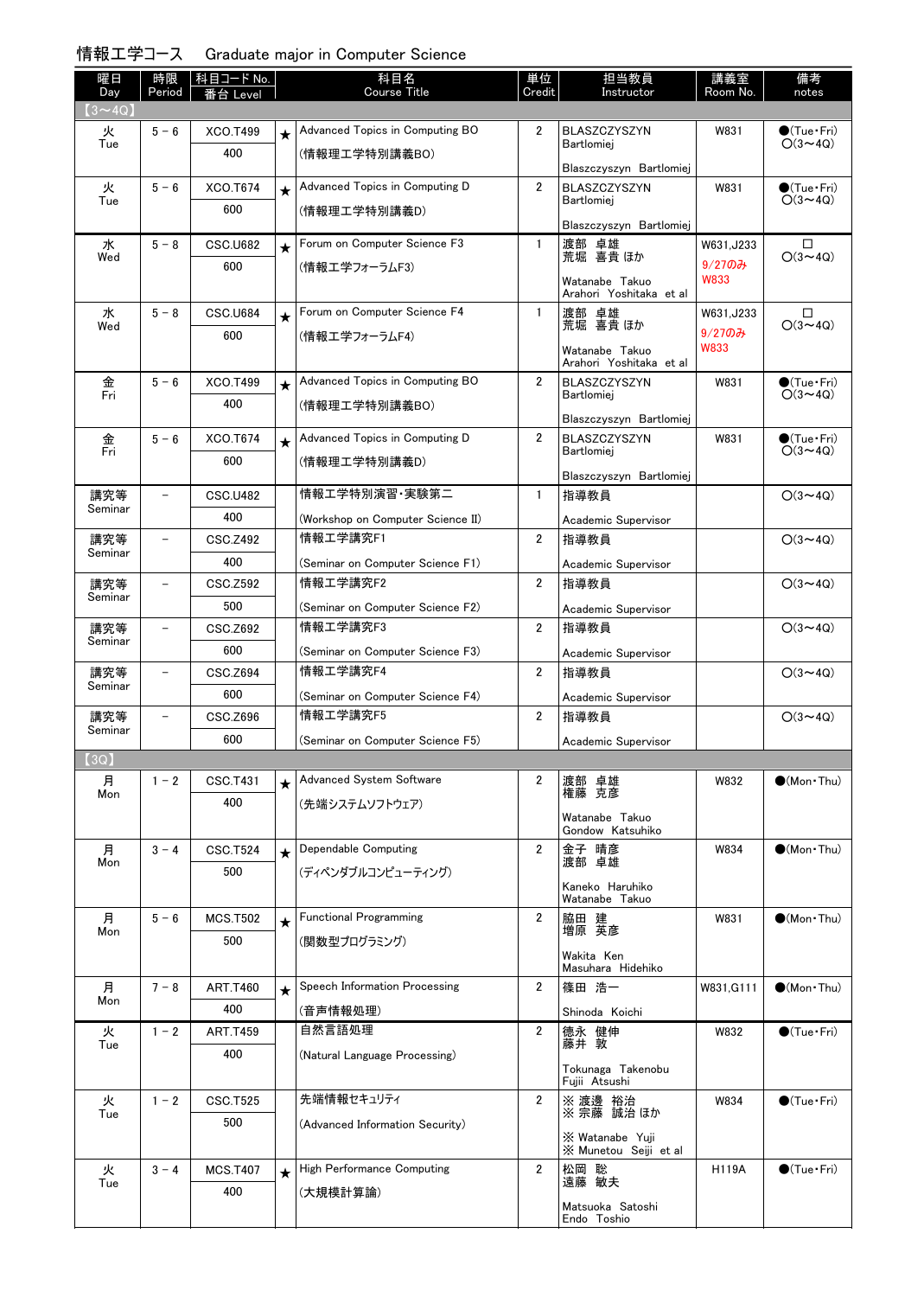### 情報工学コース Graduate major in Computer Science

| 曜日<br>Day         | 時限<br>Period             | 科目コード No.<br>Level     |         | 科目名<br>Course Title                        | 単位<br>Credit            | 担当教員<br>Instructor                       | 講義室<br>Room No. | 備考<br>notes            |
|-------------------|--------------------------|------------------------|---------|--------------------------------------------|-------------------------|------------------------------------------|-----------------|------------------------|
| (3Q)              |                          |                        |         |                                            |                         |                                          |                 |                        |
| 水<br>Wed          | $5 - 8$                  | <b>CSC.T432</b>        |         | システム開発プロジェクト応用第一                           | 2                       | 権藤 克彦<br>森本 千佳子                          | W371            | □                      |
|                   |                          | 400                    |         | (System Development Studio: Advanced<br>I) |                         | Gondow Katsuhiko<br>Morimoto Chikako     |                 |                        |
| 木                 | $1 - 2$                  | <b>CSC.T431</b>        | $\star$ | Advanced System Software                   | $\overline{2}$          | 渡部 卓雄                                    | W832            | $\bullet$ (Mon Thu)    |
| Thu               |                          | 400                    |         | (先端システムソフトウェア)                             |                         | 権藤 克彦<br>Watanabe Takuo                  |                 |                        |
| 木                 | $3 - 4$                  | <b>CSC.T524</b>        |         | Dependable Computing                       | $\overline{2}$          | Gondow Katsuhiko<br>金子 晴彦                | W834            | $(Mon\cdot Thu)$       |
| Thu               |                          | 500                    | $\star$ | (ディペンダブルコンピューティング)                         |                         | 渡部 卓雄                                    |                 |                        |
|                   |                          |                        |         |                                            |                         | Kaneko Haruhiko<br>Watanabe Takuo        |                 |                        |
| 木                 | $5 - 6$                  | <b>MCS.T502</b>        | $\star$ | <b>Functional Programming</b>              | $\overline{2}$          | 脇田 建<br>増原 英彦                            | W831            | $\bigcirc$ (Mon Thu)   |
| Thu               |                          | 500                    |         | (関数型プログラミング)                               |                         | Wakita Ken                               |                 |                        |
|                   | $7 - 8$                  |                        |         | Speech Information Processing              | 2                       | Masuhara Hidehiko<br>篠田 浩一               |                 | $\bigcirc$ (Mon · Thu) |
| 木<br>Thu          |                          | <b>ART.T460</b><br>400 | $\star$ |                                            |                         |                                          | W831, G111      |                        |
|                   |                          |                        |         | (音声情報処理)<br>自然言語処理                         | 2                       | Shinoda Koichi                           | W832            | $\bigcirc$ (Tue · Fri) |
| 金<br>Fri          | $1 - 2$                  | <b>ART.T459</b><br>400 |         |                                            |                         | 德永 健伸<br>藤井 敦                            |                 |                        |
|                   |                          |                        |         | (Natural Language Processing)              |                         | Tokunaga Takenobu<br>Fujii Atsushi       |                 |                        |
| 金<br>Fri          | $1 - 2$                  | <b>CSC.T525</b>        |         | 先端情報セキュリティ                                 | $\overline{2}$          | ※ 渡邊 裕治<br>※宗藤 誠治ほか                      | W834            | $\bullet$ (Tue•Fri)    |
|                   |                          | 500                    |         | (Advanced Information Security)            |                         | X Watanabe Yuji<br>X Munetou Seiji et al |                 |                        |
|                   | $3 - 4$                  | <b>MCS.T407</b>        | $\star$ | High Performance Computing                 | $\overline{2}$          |                                          | <b>H119A</b>    | $\bigcirc$ (Tue · Fri) |
| 金<br>Fri          |                          | 400                    |         | (大規模計算論)                                   |                         | 松岡 聡<br>遠藤 敏夫                            |                 |                        |
|                   |                          |                        |         |                                            |                         | Matsuoka Satoshi<br>Endo Toshio          |                 |                        |
| インターン             |                          | XCO.U471-03            |         | 情報理エ学インターンシップA                             | 2                       | 德永 健伸                                    |                 |                        |
| シップ<br>Internship |                          | 400                    |         | (Internship A (Computing))                 |                         | Tokunaga Takenobu                        |                 |                        |
| インターン<br>シップ      | $\overline{\phantom{0}}$ | XCO.U571-03            |         | 情報理エ学インターンシップB                             | 2                       | 德永 健伸                                    |                 |                        |
| Internship        |                          | 500                    |         | (Internship B (Computing))                 |                         | Tokunaga Takenobu                        |                 |                        |
| インターン             | $\qquad \qquad -$        | XCO.U671-03            |         | 情報理工学インターンシップC                             | $\overline{2}$          | 德永 健伸                                    |                 |                        |
| ンツノ<br>Internship |                          | 600                    |         | (Internship C (Computing))                 |                         | Tokunaga Takenobu                        |                 |                        |
| (4Q)              |                          |                        |         |                                            |                         |                                          |                 |                        |
| 月<br>Mon          | $3 - 4$                  | <b>ART.T462</b>        | $\star$ | <b>Complex Networks</b>                    | 2                       | 高安 美佐子<br>村田 剛志 ほか                       | G115.W833       | $\bullet$ (Mon Thu)    |
|                   |                          | 400                    |         | (複雑ネットワーク)                                 |                         | Takayasu Misako<br>Murata Tsuyoshi et al |                 |                        |
| 月                 | $5 - 6$                  | <b>ART.T464</b>        |         | 情報の組織化と検索                                  | $\overline{\mathbf{2}}$ | 藤井 敦                                     | W611            | $\bullet$ (Mon Thu)    |
| Mon               |                          | 400                    |         | (Information Organization and Retrieval)   |                         | 德永 健伸                                    |                 |                        |
|                   |                          |                        |         |                                            |                         | Fujii Atsushi<br>Tokunaga Takenobu       |                 |                        |
| 月                 | $5 - 6$                  | <b>CSC.T433</b>        |         | 先端コンピュータアーキテクチャ                            | 2                       | 吉瀬 謙二                                    | W371            | $\bullet$ (Mon Thu)    |
| Mon               |                          | 400                    |         | (Advanced Computer Architecture)           |                         | 宮崎 純<br>Kise Kenji                       |                 |                        |
|                   |                          |                        |         |                                            |                         | Miyazaki Jun                             |                 |                        |
| 月<br>Mon          | $7 - 8$                  | <b>ART.T463</b>        |         | コンピューターグラフィクス                              | $\overline{2}$          | 小池 英樹<br>齋藤 豪                            | W631, G111      | $\bullet$ (Mon Thu)    |
|                   |                          | 400                    |         | (Computer Graphics)                        |                         | Koike Hideki<br>Saito Suguru             |                 |                        |
| 火                 | $1 - 2$                  | <b>CSC.T442</b>        |         | インターネット応用特論                                | $\overline{2}$          | 太田 昌孝                                    | H114            | $\bullet$ (Tue•Fri)    |
| Tue               |                          | 400                    |         | (Internet Applications)                    |                         | Ohta Masataka                            |                 |                        |
| 火                 | $3 - 4$                  | <b>CSC.T435</b>        |         | 先端ソフトウェアエ学                                 | $\overline{2}$          | 佐伯 元司                                    | W332            | $\bullet$ (Tue•Fri)    |
| Tue               |                          | 400                    |         | (Advanced Software Engineering)            |                         | 権藤 克彦                                    |                 |                        |
|                   |                          |                        |         |                                            |                         | Saeki Motoshi<br>Gondow Katsuhiko        |                 |                        |